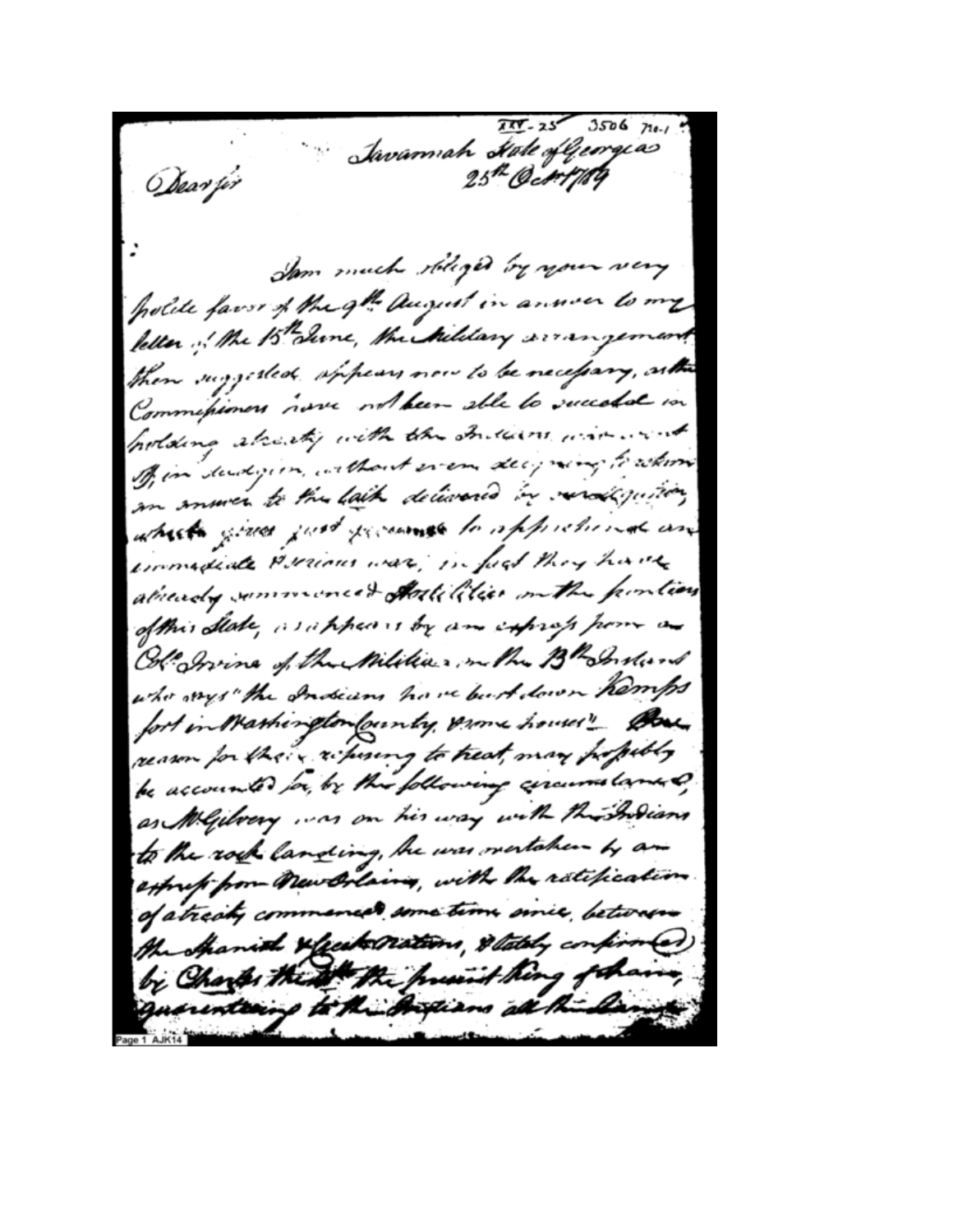I am much obliged by your very polite favor of the 9th., August in answer to my letter of the 15th June, the Military arrangement then suggested appears now to be necessary, as the Commissioners have not been able to succede in holding a treaty with the Indians

Col Irvine of the Militia who says the Indians have beat down Kemps fort in Washington County & some houses.

The reason for them refusing to treat may possibly be accounted for by the following circumstance as Mr. Gilvery was on his way with the Indians to the rock landing, and was overtaken by an express from New Orlains, with the ratification of a treaty commenced sometime since between the Spanish & Creek Nations, & lately confirmed by Charles the IV the present King of Spain guarenting to the Indians all their land they possess or claim on the East side of the Mississippi, this instrument of writing Mr Osbourne one of the Commissioners, assures me (upon his Scared Honor) he both seen  $\&$  read, being handed to him by Mr.Gilvery for that purpose;

I believe I told you on the 15th June "that I was decidedly of Opinion, we never should have a permanent peace with the Creek Nation; who are numerous & insolent, until they were made to experience our superiority in the Fields & an Army stationed for the protection of the Southern States, not only against the incursions of the Indians, but also against the ideal claims of the Spaniards"

Their late Conduct verifies this Opinion, & points out the indispensible neglect of compeling the Creeks to treat upon our own terms in the Heart of their Country, which I pledge myself to effect, at the head of Four Battalions of Infantry of Six hundred effectives each two Regiments of Cavalary of Four Hundred Forty forenty pin each  $\& \wedge$  (a Corps of) two Hundred  $\&$  fifty Artillery—purposely Offered  $\&$  well appointed, which is as large as a Operating force, as can be conveniently supplied with provisions  $\&$  a draft of Militia in addition to this force may be necessary for the purpose of keeping open the Communication between the cavalry from which we undecipherable draw our supplies  $\&$  the Indian Nation, & for the defense of proper deposits & places of Arms in case of a serious Operation; I expect shortly to obtain an accurate acct of the numbers of Gun men which can be afforded to us from a Mr Gilvery, and a trader of the Indians. Mr Gilvery, formerly a trader, now a rich planter near this place / I undecipherable had a list of the towns & number of fighting men in each, but it is mislaid, however I recollect that the aggregate of the Upper & lower Creeks was some where about 6,000 the Chocktaws 5,000 the Cherokee, 1,500 & the Cherraws 800 Gun mans,

We have nothing to apprehend I believe but from the Creeks, on the Contrary we may probably have the assistance of the Chocktaws & Cherokees if necessary as they have heretofore been enemies to the Creeks & frequently at war with them; but should a general confederacy take place, they can not support themselves but for a very short time in body- & should they collect upon the undecipherable of the Occasion, it may be the happy means of putting a speedy conclusion to this war, as their numbers will only serve to confuse & render them an easy undecipherable to our undecipherable Cavalry often being routed by the Infantry & artillery, in an open wood & campaigns County, such as that professed by the Creek Nation for thier most part is,

is I shall be much Obliged by the earliest

information should a Military Arrangement be thought necessary, & also for your undecipherable with His Excellency the President, in Obtaining me the Command of this Expedition.

Circumstances will admit in order to facilitate an affectual Operation, should such measures be adopted.